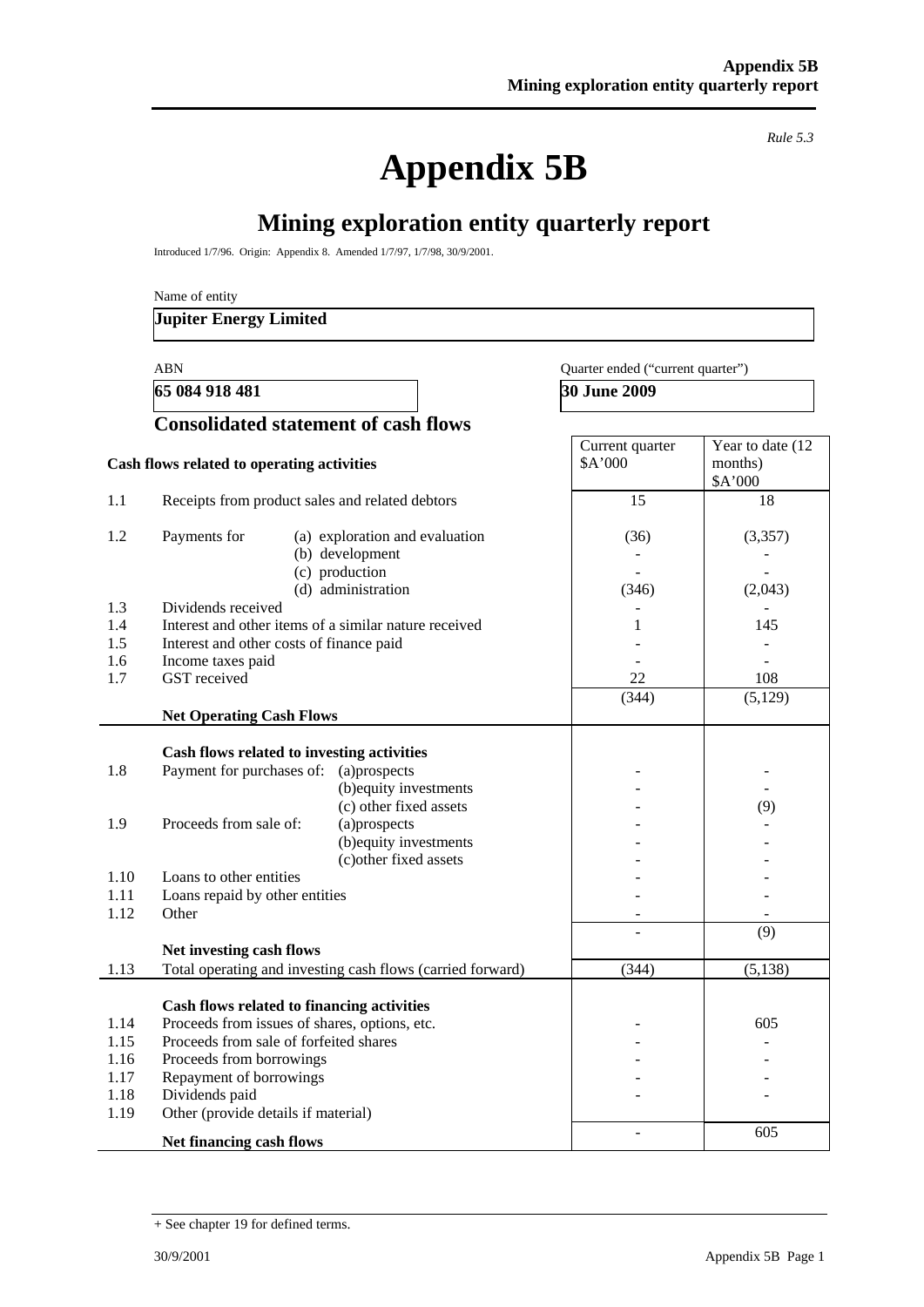|      | Net increase (decrease) in cash held      | (344) | (4,533) |
|------|-------------------------------------------|-------|---------|
| 1.20 | Cash at beginning of quarter/year to date | 1.842 | 6.010   |
| 1.21 | Exchange rate adjustments to item 1.20    | (208) | (187)   |
| 1.22 | Cash at end of quarter                    | 1.290 | 1,290   |

## **Payments to directors of the entity and associates of the directors Payments to related entities of the entity and associates of the related entities**

|      |                                                                  | Current quarter<br>\$A'000 |
|------|------------------------------------------------------------------|----------------------------|
| 1.23 | Aggregate amount of payments to the parties included in item 1.2 | 73                         |
| 1.24 | Aggregate amount of loans to the parties included in item 1.10   |                            |

1.25 Explanation necessary for an understanding of the transactions

Directors and consulting fees for the quarter 30 June 2009.

### **Non-cash financing and investing activities**

2.1 Details of financing and investing transactions which have had a material effect on consolidated assets and liabilities but did not involve cash flows

N/A

2.2 Details of outlays made by other entities to establish or increase their share in projects in which the reporting entity has an interest

N/A

#### **Financing facilities available**

*Add notes as necessary for an understanding of the position.* 

|     |                             | Amount available<br>A'000 | Amount used<br>\$A'000 |
|-----|-----------------------------|---------------------------|------------------------|
| 3.1 | Loan facilities             | N/A                       | N/A                    |
| 3.2 | Credit standby arrangements | N/A                       | N/A                    |

## **Estimated cash outflows for next quarter**

| 4.1 | Exploration and evaluation | \$A'000<br>350           |
|-----|----------------------------|--------------------------|
| 4.2 | Development                | $\overline{\phantom{0}}$ |
|     |                            |                          |
|     | <b>Total</b>               | 350                      |

<sup>+</sup> See chapter 19 for defined terms.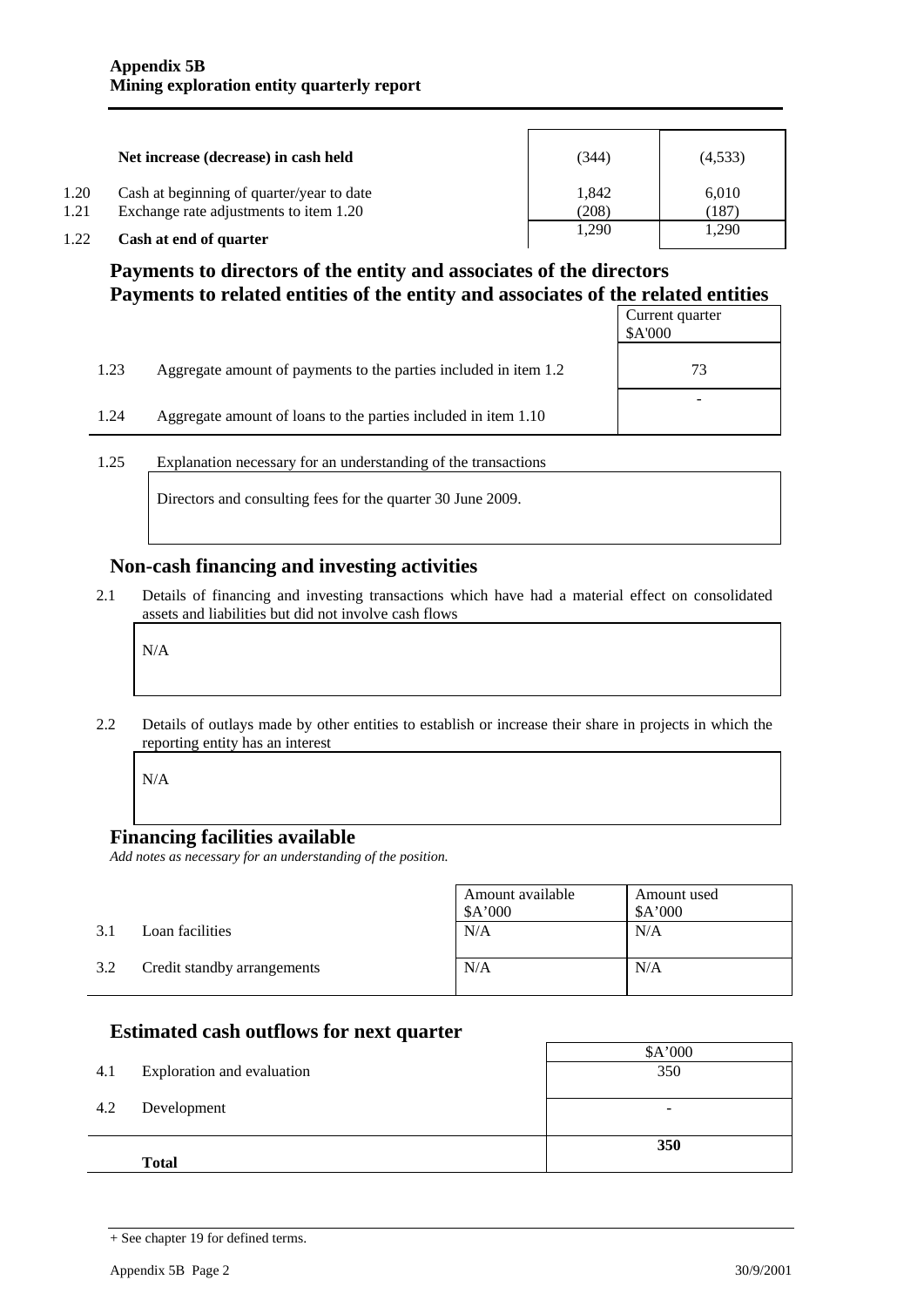# **Reconciliation of cash**

| Reconciliation of cash at the end of the quarter (as<br>shown in the consolidated statement of cash flows) to<br>the related items in the accounts is as follows. |                                                  | Current quarter<br>A'000 | Previous quarter<br>A'000 |
|-------------------------------------------------------------------------------------------------------------------------------------------------------------------|--------------------------------------------------|--------------------------|---------------------------|
| 5.1                                                                                                                                                               | Cash on hand and at bank                         | 1,290                    | 1,842                     |
| 5.2                                                                                                                                                               | Deposits at call                                 |                          |                           |
| 5.3                                                                                                                                                               | Bank overdraft                                   |                          |                           |
| 5.4                                                                                                                                                               | Other (provide details)                          |                          |                           |
|                                                                                                                                                                   | <b>Total: cash at end of quarter (item 1.22)</b> | 1.290                    | 1.842                     |

## **Changes in interests in mining tenements**

|     |                                                                     | <b>Tenement</b><br>reference | Nature of interest<br>(note (2))                                                                                               | Interest at<br>beginning<br>of quarter | Interest at<br>end of<br>quarter |
|-----|---------------------------------------------------------------------|------------------------------|--------------------------------------------------------------------------------------------------------------------------------|----------------------------------------|----------------------------------|
| 6.1 | Interests in mining<br>tenements relinquished,<br>reduced or lapsed |                              |                                                                                                                                |                                        |                                  |
| 6.2 | Interests in mining<br>tenements acquired or<br>increased           |                              | Contract of exploration<br>production of oil<br>and<br>and $#2$<br>in<br>areas $#1$<br>Oblast<br>Mangistau<br>in<br>Kazakhstan | 100%                                   | 100%                             |

<sup>+</sup> See chapter 19 for defined terms.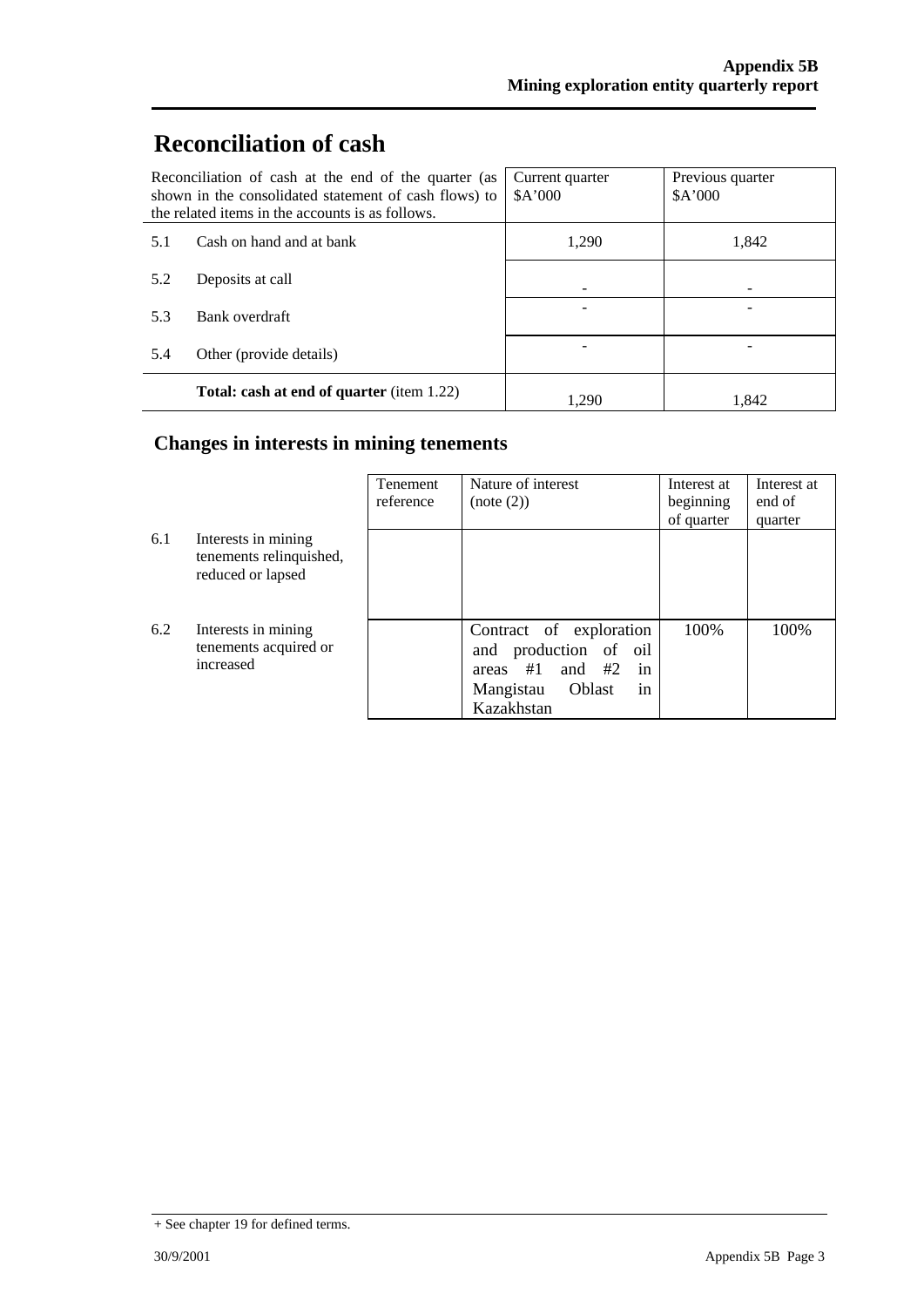#### **Issued and quoted securities at end of current quarter**

*Description includes rate of interest and any redemption or conversion rights together with prices and dates.* 

|      |                                                                                                                                 | Total number                           | Number quoted | Issue price per<br>security (see note<br>$3)$ (cents)                          | Amount paid up per<br>security (see note 3)<br>(cents)          |
|------|---------------------------------------------------------------------------------------------------------------------------------|----------------------------------------|---------------|--------------------------------------------------------------------------------|-----------------------------------------------------------------|
| 7.1  | Preference<br>+securities<br>(description)                                                                                      |                                        |               |                                                                                |                                                                 |
| 7.2  | Changes during<br>quarter<br>(a) Increases                                                                                      |                                        |               |                                                                                |                                                                 |
|      | through issues<br>(b) Decreases                                                                                                 |                                        |               |                                                                                |                                                                 |
|      | through returns<br>of capital, buy-<br>backs,                                                                                   |                                        |               |                                                                                |                                                                 |
| 7.3  | redemptions                                                                                                                     |                                        |               |                                                                                |                                                                 |
|      | +Ordinary<br>securities                                                                                                         | 361,860,189                            | 361,860,189   | <b>Fully Paid</b>                                                              | Fully Paid                                                      |
| 7.4  | Changes during<br>quarter<br>(a) Increases<br>through issues<br>(b) Decreases<br>through returns<br>of capital, buy-<br>backs   |                                        |               |                                                                                |                                                                 |
| 7.5  | +Convertible<br>debt securities<br>(description)                                                                                |                                        |               |                                                                                |                                                                 |
| 7.6  | Changes during<br>quarter<br>(a) Increases<br>through issues<br>(b) Decreases<br>through<br>securities<br>matured,<br>converted |                                        |               |                                                                                |                                                                 |
| 7.7  | <b>Options</b><br>(description and<br>conversion<br><i>factor</i> )                                                             | 300,000,000<br>3,000,000<br>20,000,000 | 300,000,000   | Exercise price<br>8 cents per share<br>20 cents per share<br>8 cents per share | Expiry date<br>30 June 2010<br>31 December 2012<br>30 June 2011 |
| 7.8  | Issued during<br>quarter                                                                                                        |                                        |               |                                                                                |                                                                 |
| 7.9  | <b>Exercised</b> during<br>quarter                                                                                              |                                        |               |                                                                                |                                                                 |
| 7.10 | <b>Expired during</b><br>quarter                                                                                                |                                        |               |                                                                                |                                                                 |
| 7.11 | <b>Debentures</b><br>(totals only)                                                                                              |                                        |               |                                                                                |                                                                 |
| 7.12 | <b>Unsecured</b><br>notes (totals<br><i>only</i> )                                                                              |                                        |               |                                                                                |                                                                 |
|      |                                                                                                                                 |                                        |               |                                                                                |                                                                 |

<sup>+</sup> See chapter 19 for defined terms.